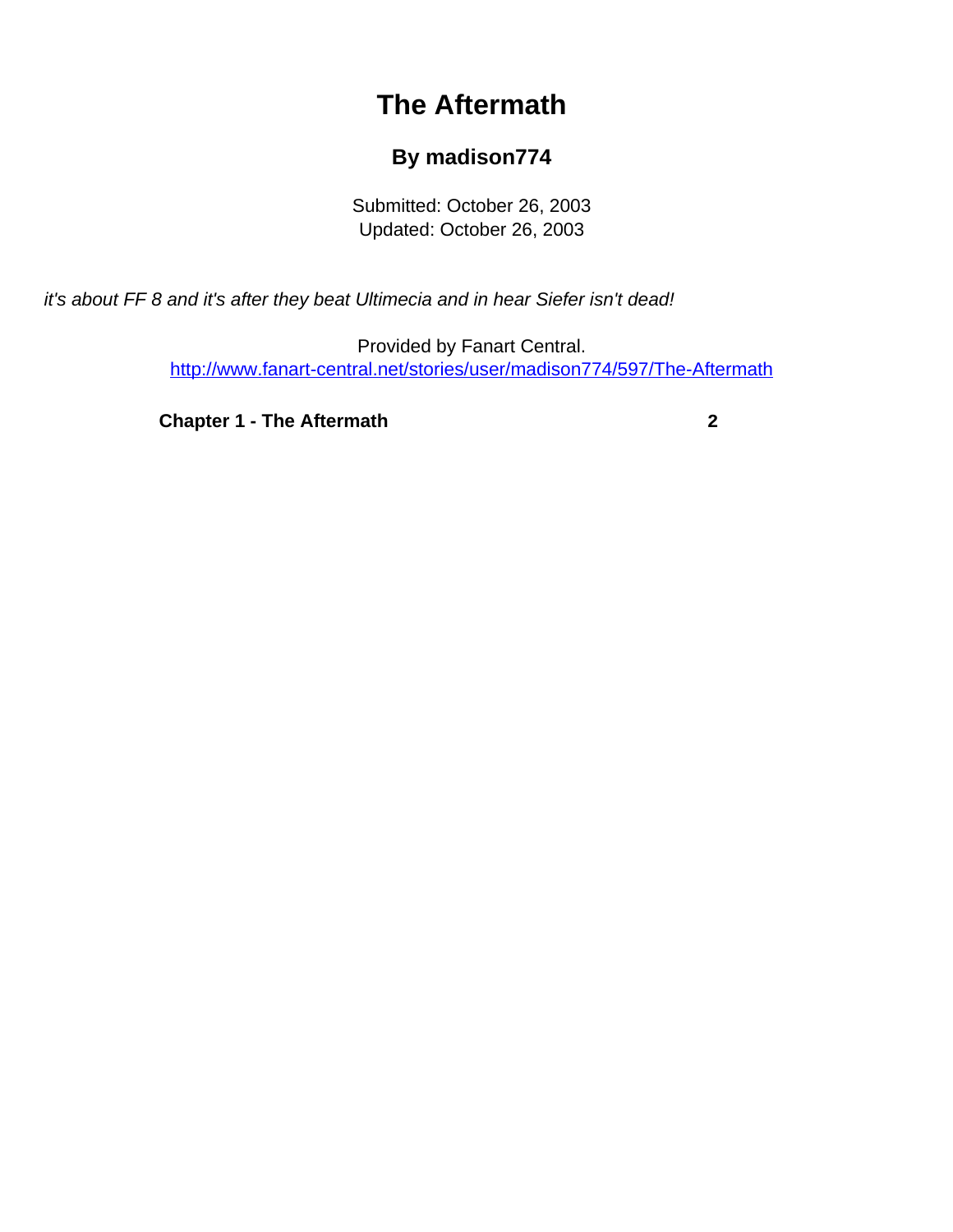## **1 - The Aftermath**

<span id="page-1-0"></span>This is my first fanfic so don't criticize my story cause I'm not a really good writing but if you read it you'll understand the story. Thank-you please read I worked really hard on my story

This Story starts just after the game of beating Ultimecia

Rinoa was studying for her Seed Exam (she had already passed the physical part by helping Squall and the others defeat Ultimecia) in Squalls dorm room on the Balamb Garden when Quistis came in

"Rinoa its time for your exam"

"OK" Rinoa said in a cheery voice

Meanwhile the guys were in the Training Facility fighting some T-Rex's

" How's life now with Rinoa in it"

"Rinoa's always been in my life ever since she helped us back in Timber about a year ago when we suppose to get the Galbadian General"

"We helped her remember" said Zell

"Oh ya" said Squall

"So Irvine how's life with Selphie" said Zell nudging Squall

"Fine I guess" said Irvine bored out of his wits

"There isn't any game in the Training Facility" said Irvine again bored out of his wits.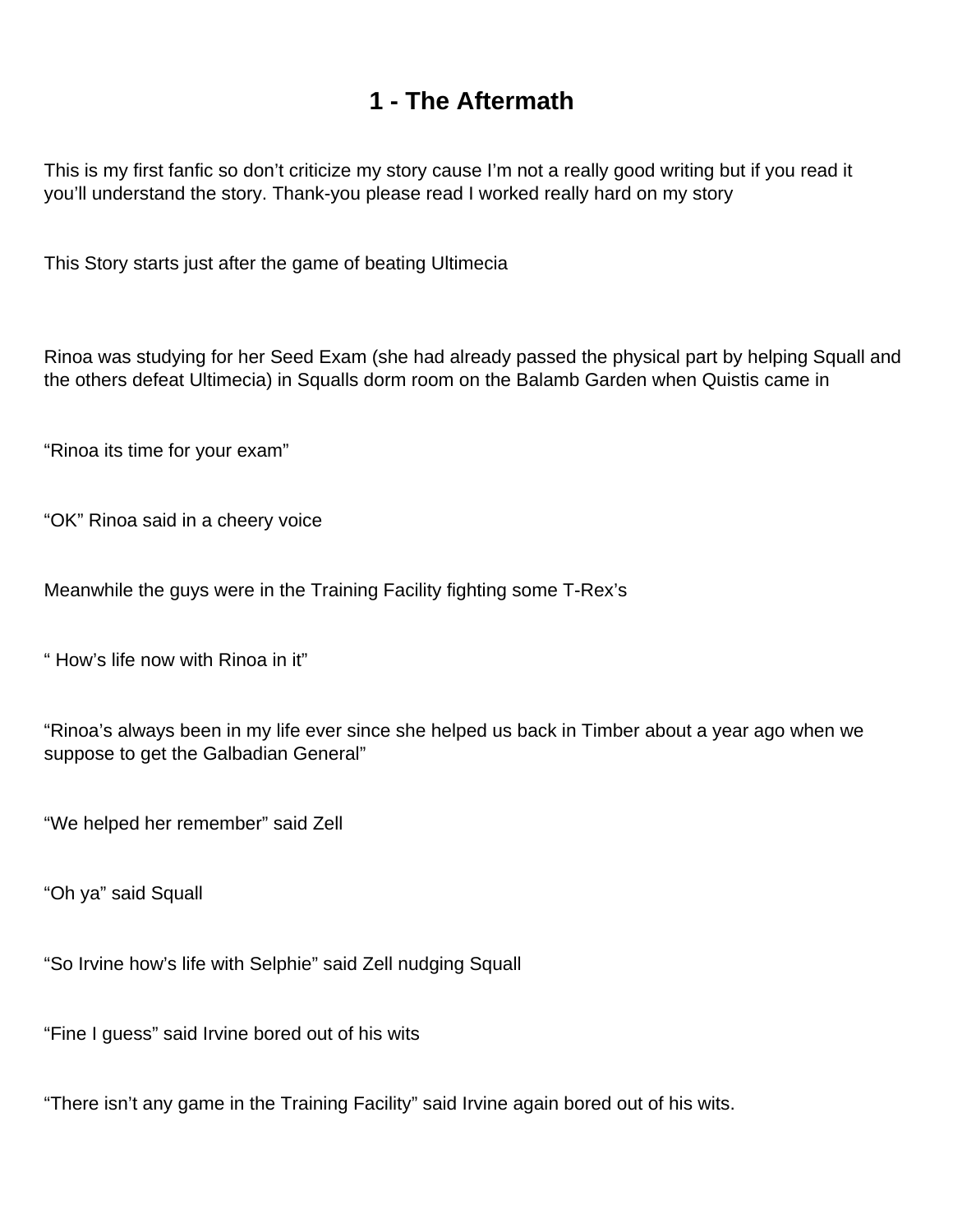"I'm going to eat lunch ok guys catch ya later."

"I'm going to see how Rinoa is doin ok Zell" said Squall with his gunblade on his shoulder.

"Geez leave me here by myself, oh well I'll fight some more and improve my skills a little more if that is ok with you, where do you want to meet later when I finish so I can set up the you know the SURPRISE"

"Ummm… how about the cafeteria"

"Yo, ok"

With that said Squall left and went up to Quistis's classroom, Rinoa was sitting there quietly writing and didn't even notice him, Squall walked up to Quistis and said:

"(whisper…) How's is she doing, is she gonna pass"

"(Yes, don't worry she'll pass)"

"YES" said Squall loudly

"HUHHHHHH oh Squall hey I'm doing great, last question and…. there DONE."

"Let's see……………………. Correct, Correct, Correct, oh not good…"

"WHAT" said Rinoa shocked

"You forgot to put the date well you still pass you are officially a SEED."

"YES, YES, I RULE, I RULE" Rinoa said jumping up and down full of joy and the ran over to Squall and gave him a hug and kiss.

"So you want to go to the Cafeteria and get something to eat since you've been here all day so far, plus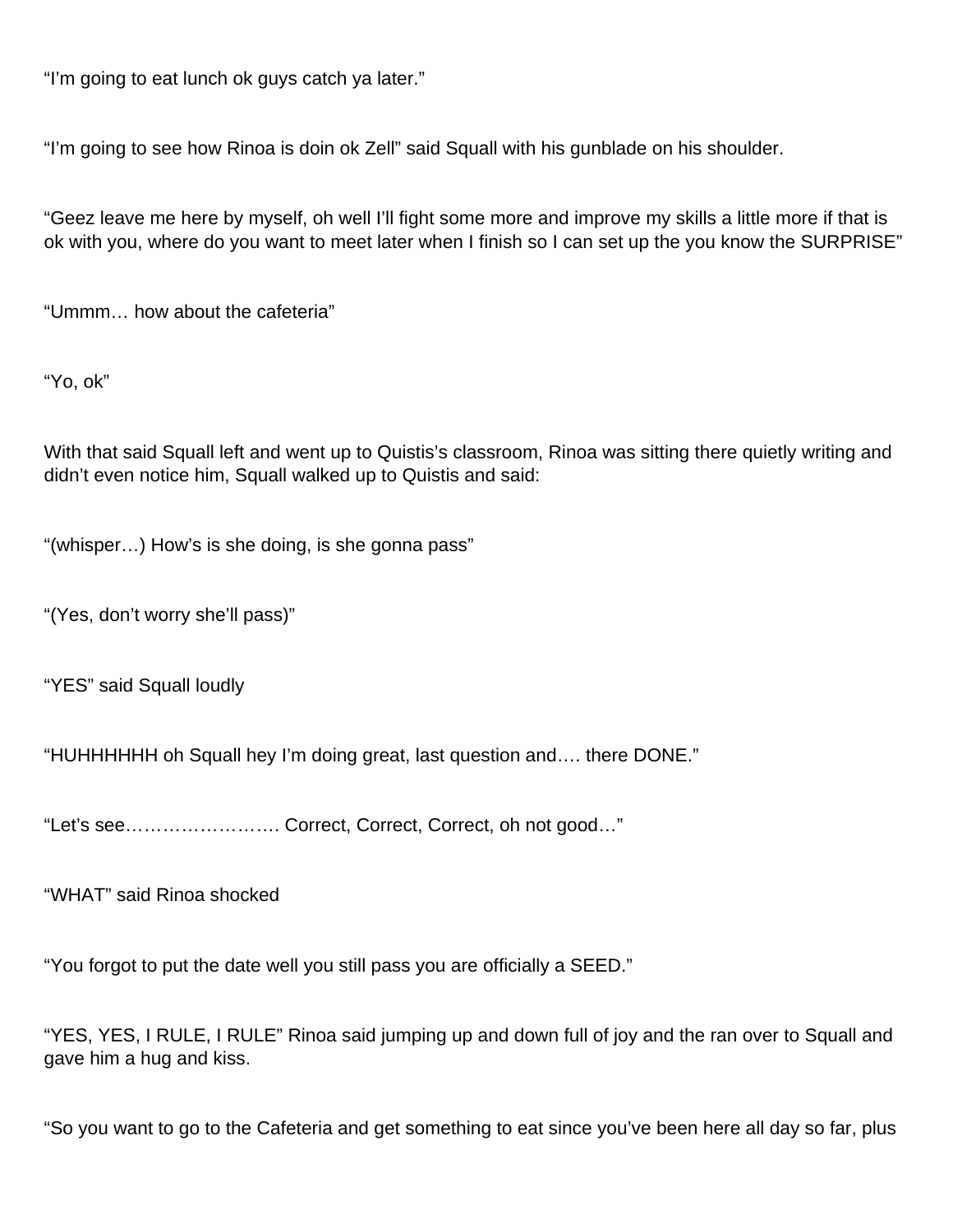I have to go see Zell and Irvine and talk to them."

"Do you mind if I come to" said Quistis politely

"No not at all, your part of the gang so lets go" said Squall grabbing their hands and going to the cafeteria

Rinoa and Quistis were surprised for he was happy and in a rush to the cafeteria.

When they reached the cafeteria he told Rinoa to close her eyes, Quistis was clueless and Squall whispered in to her ear that there was a party for her in her honour of passing the exam and becoming one of them.

"Huh, Squall what's going on"

"You'll see just hold on…. Ok now open your eyes"

"SURPRISE RINOA CONGRATULATIONS" Said Zell, Squall, Irvine, Quistis

"Oh thank-you guys" said Rinoa crying

"You didn't have to……..wait where's Selphie"

"She was setting up the Garden Festival" said Irvine

"Well she wouldn't forget would she?" said Zell

"I'll go look ok" said Irvine worried

Irvine went to the Garden Festival set up and there was a letter on the stage it said"

Dear: Squall and Group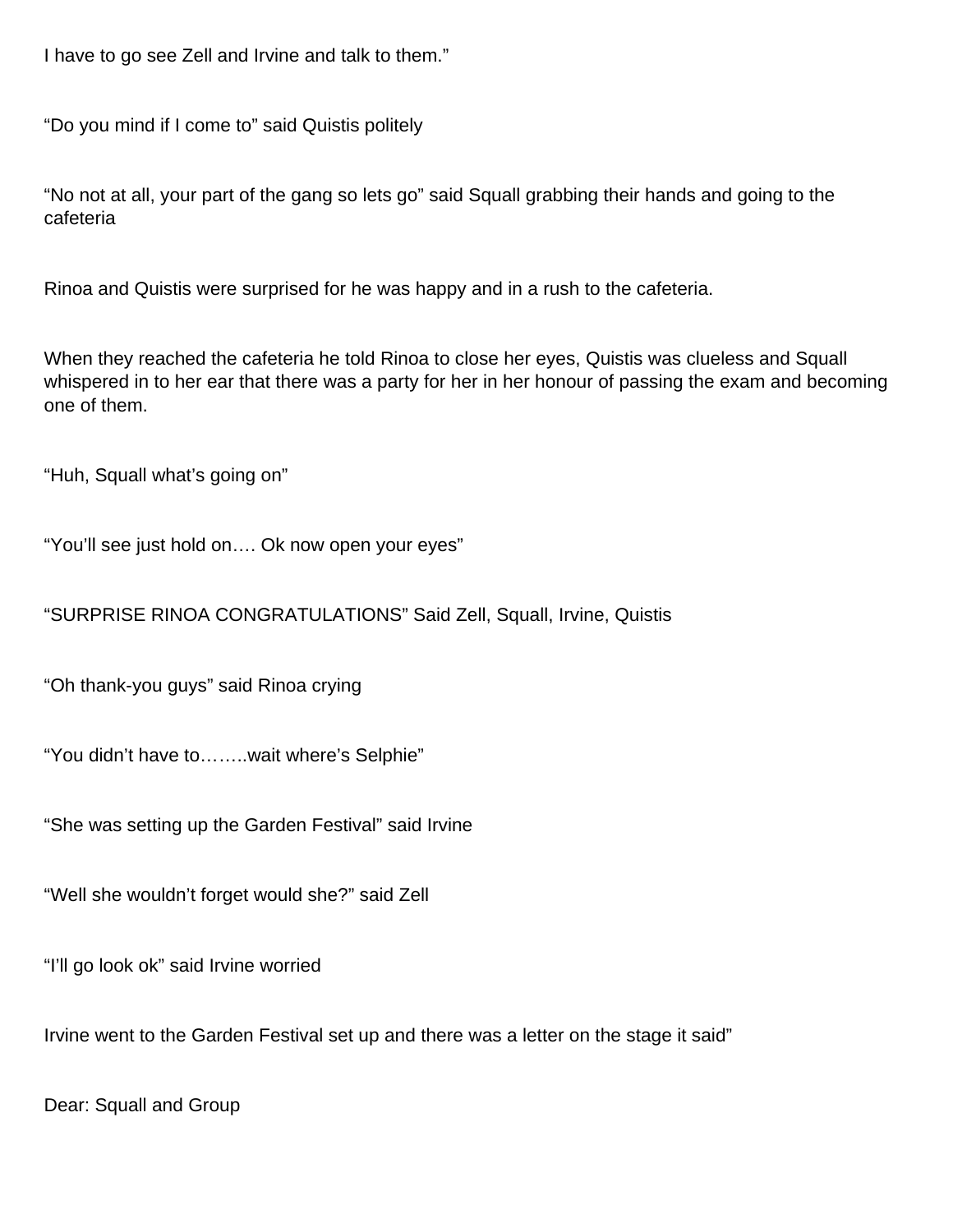I have your precious Selphie and if you want her back come and get her I'll be waiting at Ethsar

From your beloved friend: Siefer

"Oooooooooo, I can't wait to blow his head off."

Irvine ran back to the Cafeteria and burst through the doors out off breath and with tears running down his cheeks and his face was pitch red

"He's…..He's…… kidnapped Selphie" said Irvine crying

"Who's he?" said Squall

And all of a sudden the doors to the Cafeteria burst open and Fujin and Raijin were standing there out of breath.

"SIEFER… TAKE… SELPHIE" said Fujin

"Ya, like he came and took Selphie from the set and she was like screaming ya know" said Raijin huffing and wheezing.

"Oh no, lets go lets get our weapons and….."

"HERE ARE WEAPONS"

"Thanks Fujin" said Squall catching his gunblade

"Angelo…..come girl were going on trip" Rinoa whistled and called her

" OK so where are we going Irvine" said Squall

"Ethsar" said Irvine get rid of his tears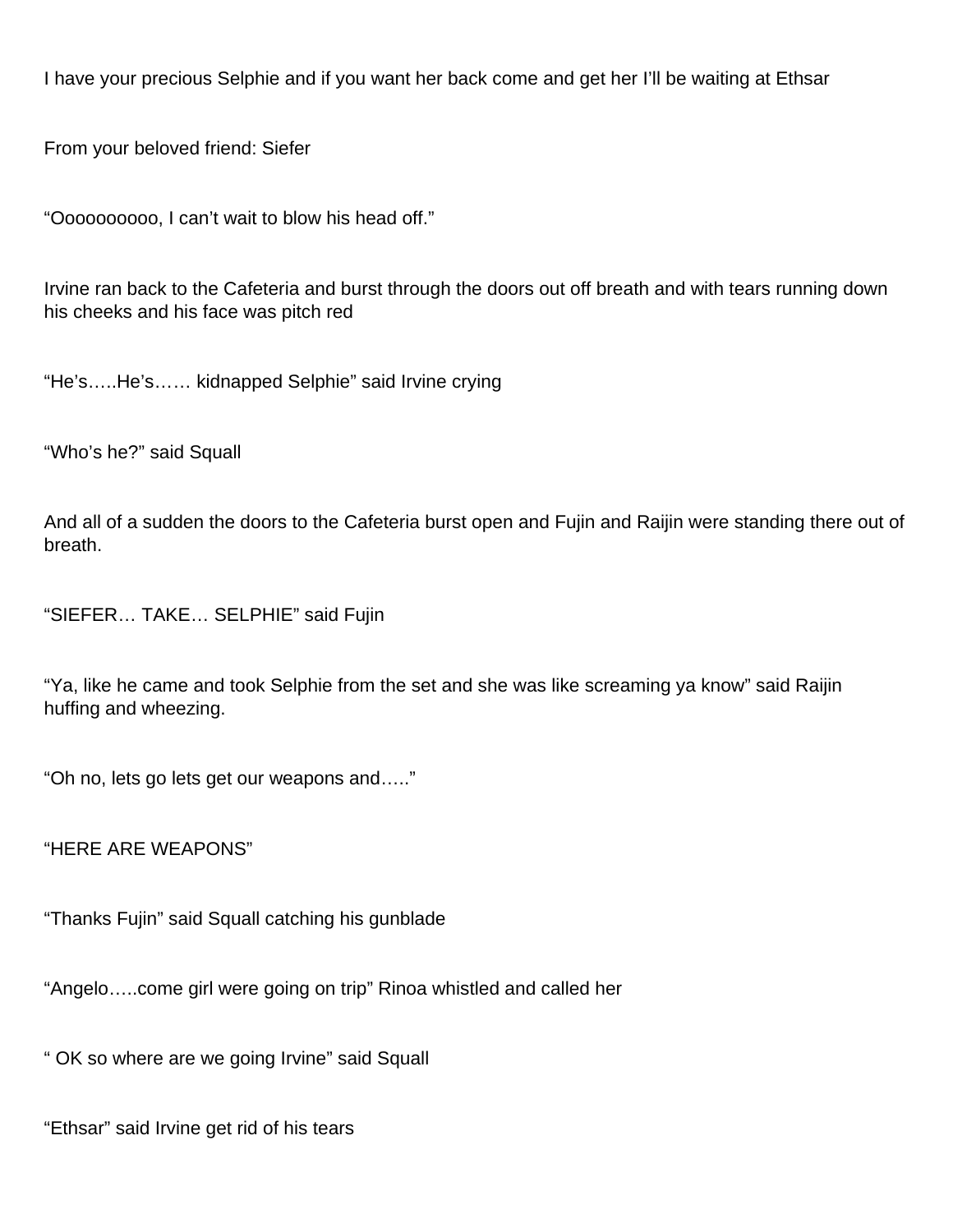"If they lay one finger on her I will blow their head off"

"Irvine calm down said Quistis hugging and trying to relax him"

"Thanks Quistis, can I ask you something"

"Yes, what is it?"

"Do you think they'll hurt her?"

"Well knowing Siefer, most likely"

"NOOOOOOOOOO"

"Come on I'll get the Ragnarok and also get Laguna, Kiros, and Ward we can use them right about now" Squall said while loading his gunblade with a Single bullet that he hoped would kill Siefer

Nida and Xu were controlling the Ragnarok while the others were in the resting room and talking about there plans.

" I have a feeling Dr. Odine has something to do with this" said Zell

"Don't jump to conclusions that won't help us get anywhere you have to think, which you can not do" said Quistis while snickering.

"Well once we get there we need to make teams

"I'll go with Rinoa, and Irvine" said Squall

"And I'll go with Quistis and Ward" said Zell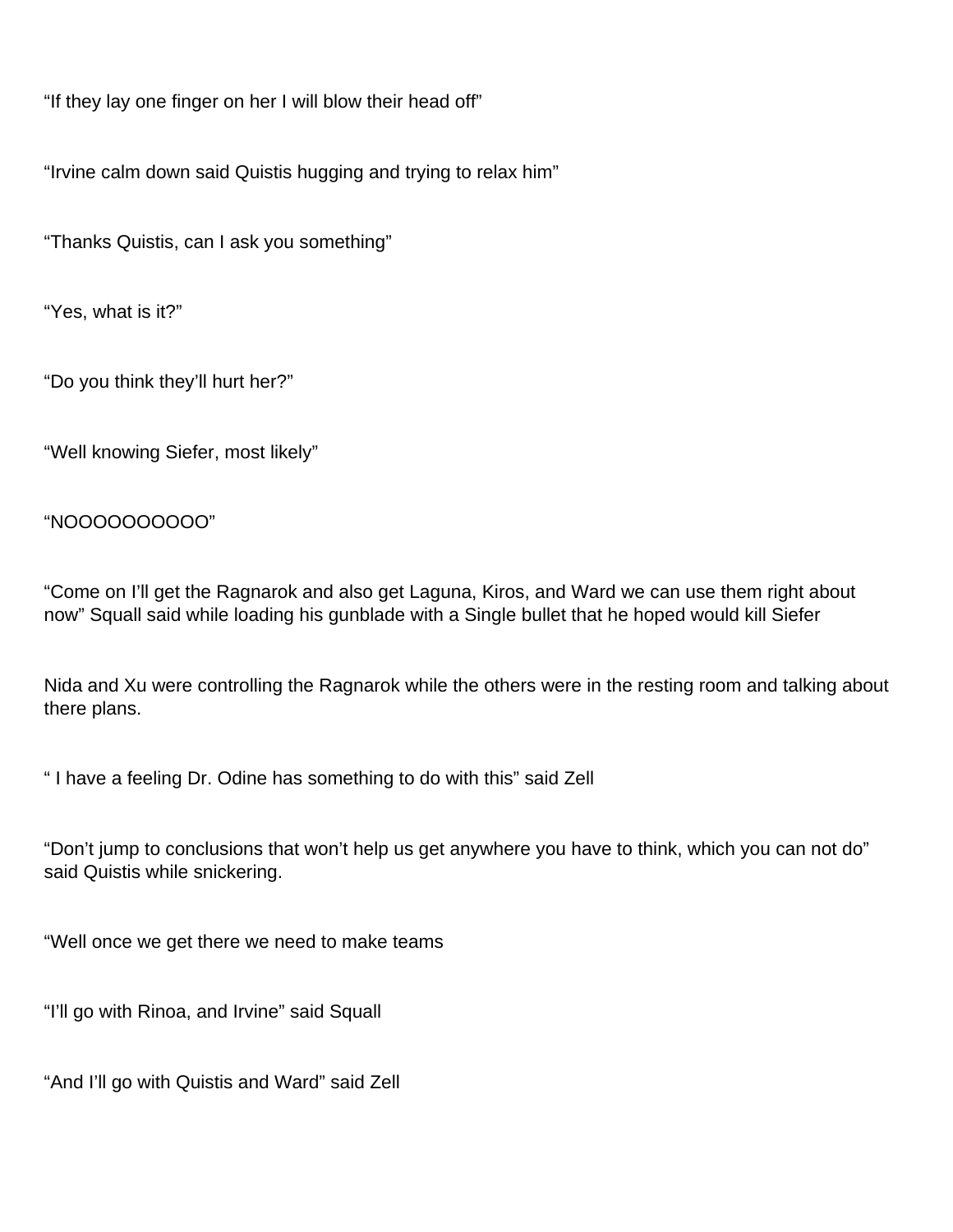"Well that leaves, Laguna and Kiros"

" I'm coming to" said Xu

"But…..Xu your not…….strong enough"

"If Laguna and Kiros are there I'll be fine Squall"

"OK then you can come…..but I shouldn't be letting you."

Squall and the others arrived at Winhill and asked Laguna and his buddies to come, they said yes, they all traveled to Ethsar it was a long trip and when they arrived they saw that Edea was there with Cid

"Good day Seeds"

"Edea what are you doing here and not to mention Cid why are you here your suppose to be at Garden are you not" Squall said confused because they weren't on garden.

"Don't worry Fujin and Raijin got it under control" said Cid

"I can trust them so don't worry I told them that if they take care of the Garden I will make them Seeds"

"Ok well are you here to help us get Selphie back?" said Irvine

"Oh of course I will not lose one of my best Seed's to a failure like Siefer" said Edea

"Ok will lets go I will go to the Palace first, Zell go to the Laboratory, Laguna go to Tears Point, and Edea and Cid please go check out the Sorceress's Memorial".

"ALL RIGHT" said everyone.

"Rinoa sorry we didn't get to celebrate your becoming of a Seed" Said Squall with a frown on his face.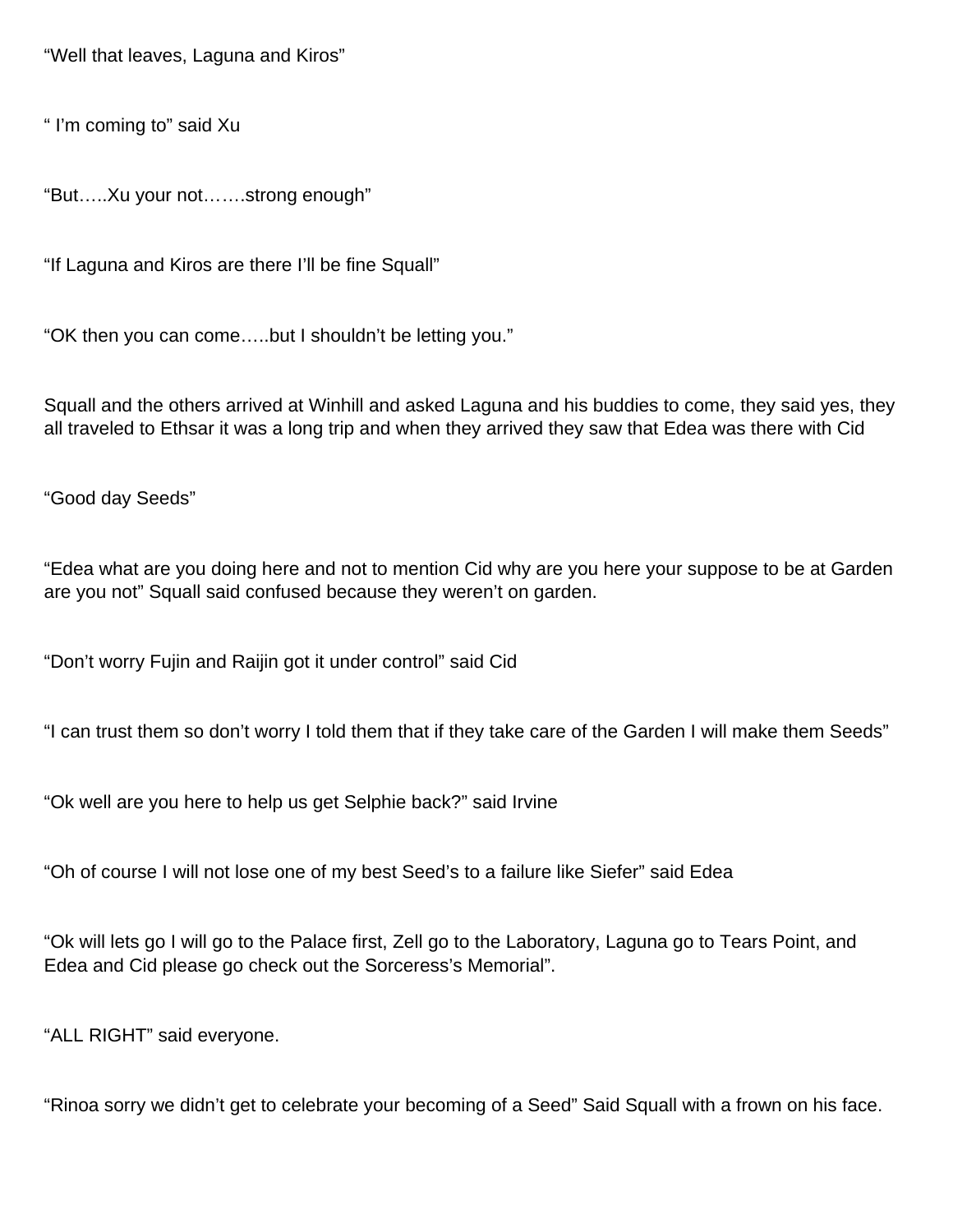"The celebration wouldn't be the same without Selphie, she's the hype in the celebration so it would be so totally boring" said Rinoa

"Irvine why so quiet" said Squall looking at him

"Irvine…. Irvine" said Rinoa running over him and putting her arm around and whispered into his ear

"(don't worry we'll get her…I promise)"

"Thanks Rin"

"Ok well whatever that was it cheered him up, so lets go please we have no time to waste, Who knows what Siefer is doing to Selphie" said Squall angrily.

Zell was on his way to the Laboratory with Quistis and Ward and they were stopped by a few fiends but they got through them no problem.

"Zell….ummm…..do you really think Dr. Odine has something to do with this?"

"Ya, he took Ellone before he can take other people ya know"

"I know but remember Laguna Kiros and Ward worked there before, right Ward"

"Yes and he was perfectly cooperative with us I don't think he has anything to do with this, really don't think he does"

Of course Ward got his voice back, well with Ethsar's technology do you really think wouldn't get it back, well they arrived at the Laboratory and they found Dr. Odine and interrogated him.

"Well do you have anything to do with this Odine" said Zell in a rude tone

" I do not have anyting to do with zis kidnap ting"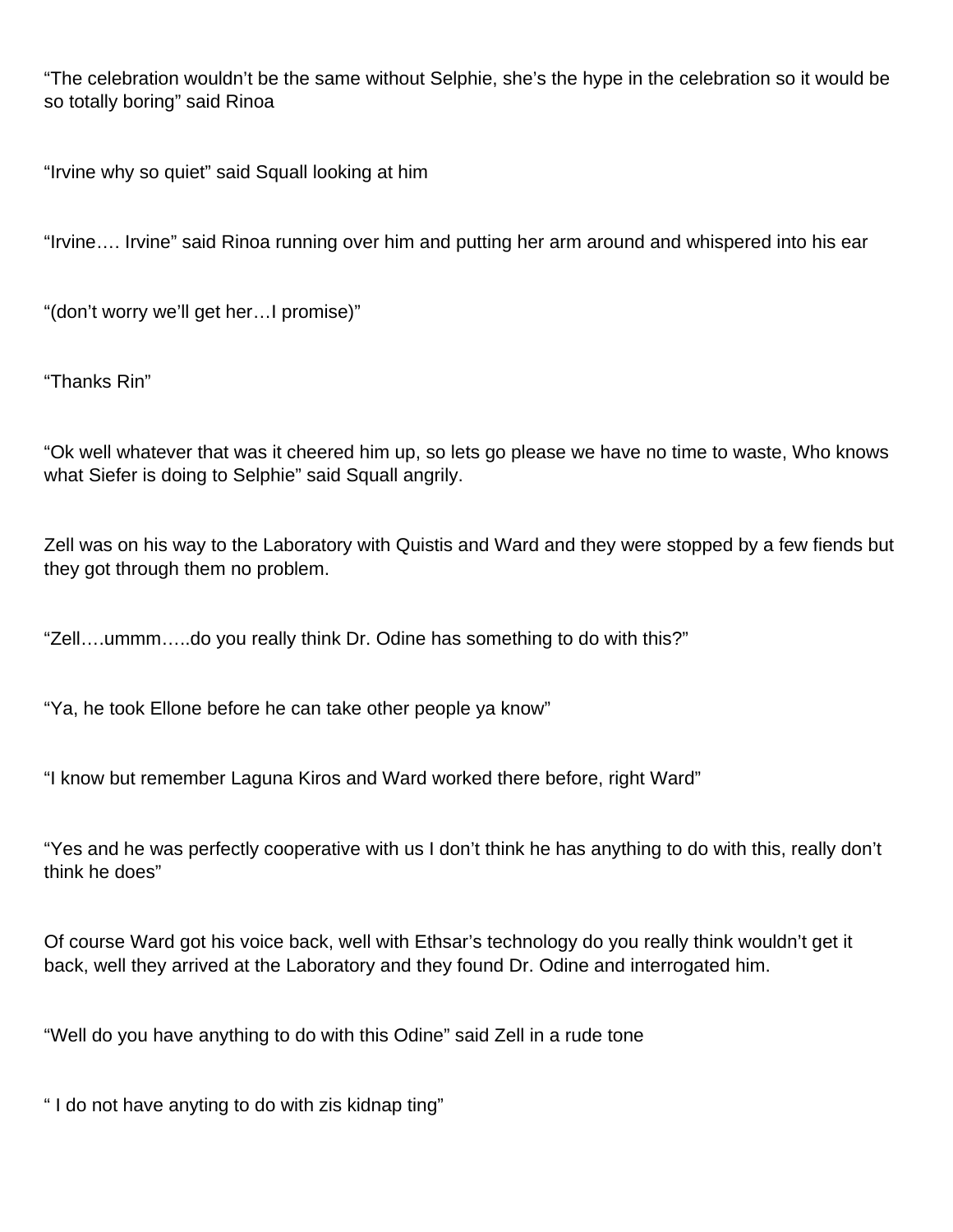"Do you know if Siefer is here" said Quistis

"Yes tis in da Sorceress Memorial with a girl, she waz very spunky and waz screaming for help but I didn't want to interrupt Siefer, becauze he would've killed me and me friendz too"

Ok so let's go to the Sorceress's Memorial and we have to get there quickly so we can help Cid and Edea" said Zell

"Ward how have you been lately"

"Can't talk Doc got to go see ya later"

"Well take zis with you it will help you greatly"

"Hey it's a….a…summon"

"Yes tis name is Greiver"

"Wait till we show Squall, this is sweet" said Zell hyped

"Wait where did you get Greiver" said Zell confused

"Tis a long story, and no time now, go I'll tell you later"

"Ok well let's go guys lets kick Siefer butt and watch him cry over it and then we will see who gets the last laugh and then I'll get back and him and call him Chicken-Wuss"

"Zell calm down your gonna get hurt if your to hyper" said Quistis

"No I won't"………….crash

"See told you now your on the ground because you tripped over your own foot"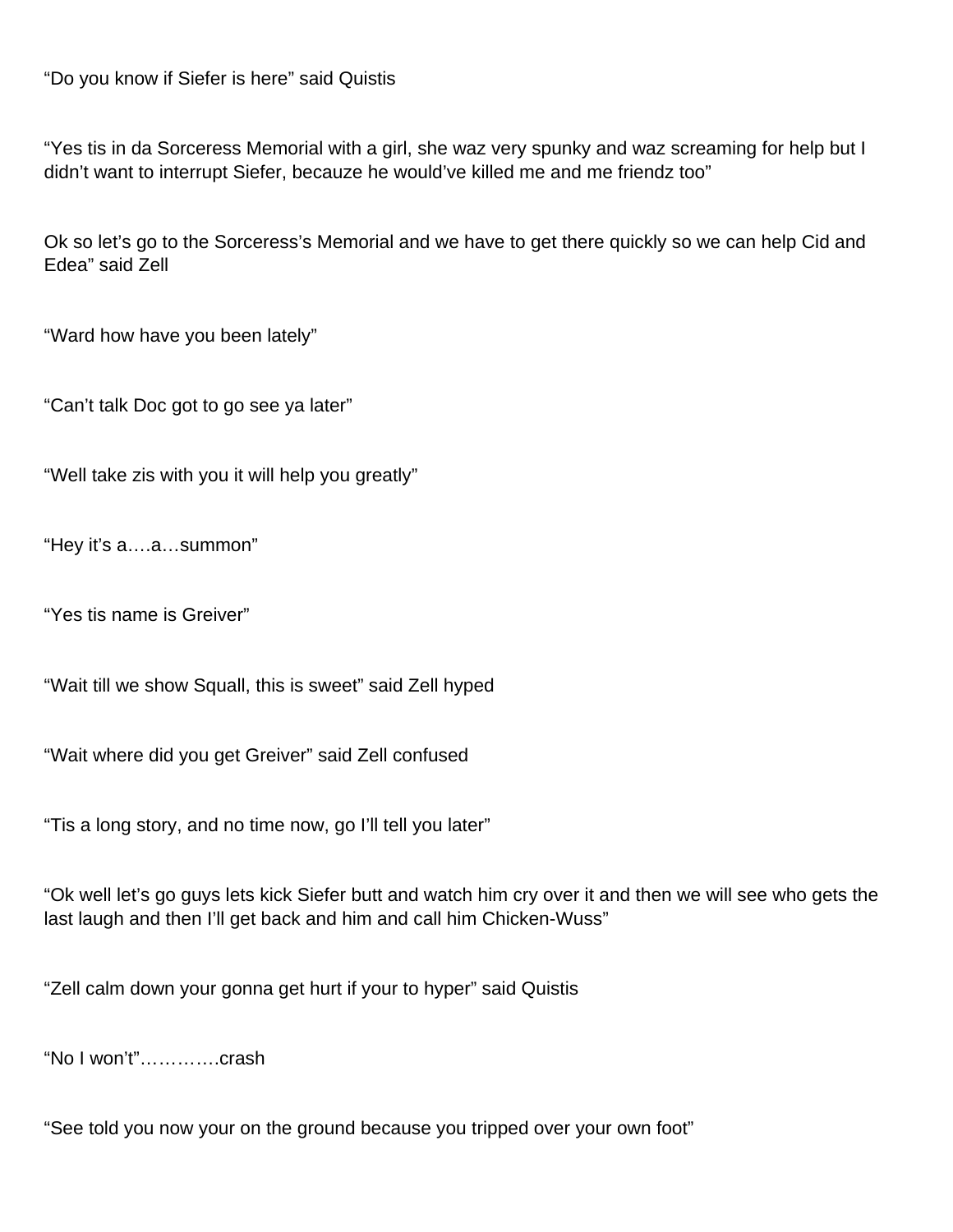"Ya, I'm aware of that but just between you and me that this happened ok cause if you open your mouths my fist is gonna be in it ok"

"Zell……..JUST SHUT UP" said Quistis angry

"I'm tired of you thinking your so tough even though your not"

"You wanna fight" said Zell punching the air.

"Bring it on Zell"

Zell and Quistis fought of course Zell never controls his anger and of course it gets nowhere and guess who came out without even a scratch on them...............................Quistis obviously!

"That's not fair, how did you win?"

"Because I'm not an idiot like you I actually think when I'm fighting, let that be a lesson to you….hahah"

They wasted time but still managed to get there in time before Cid and Edea entered the Memorial, Zell was yelling to them not to go in yet because Siefer was in there, so they waited until the other two groups arrived and they all went in as a group. Then found Selphie there passed out and Siefer was standing right beside her.

"So you came to get your precious friend Selphie"

"Yes and if you lay a finger on here I will cut it off" said Squall

"Your too late"

"What ever Siefer, well let me guess, in order to end this were gonna fight right" said Squall angry

"BINGO"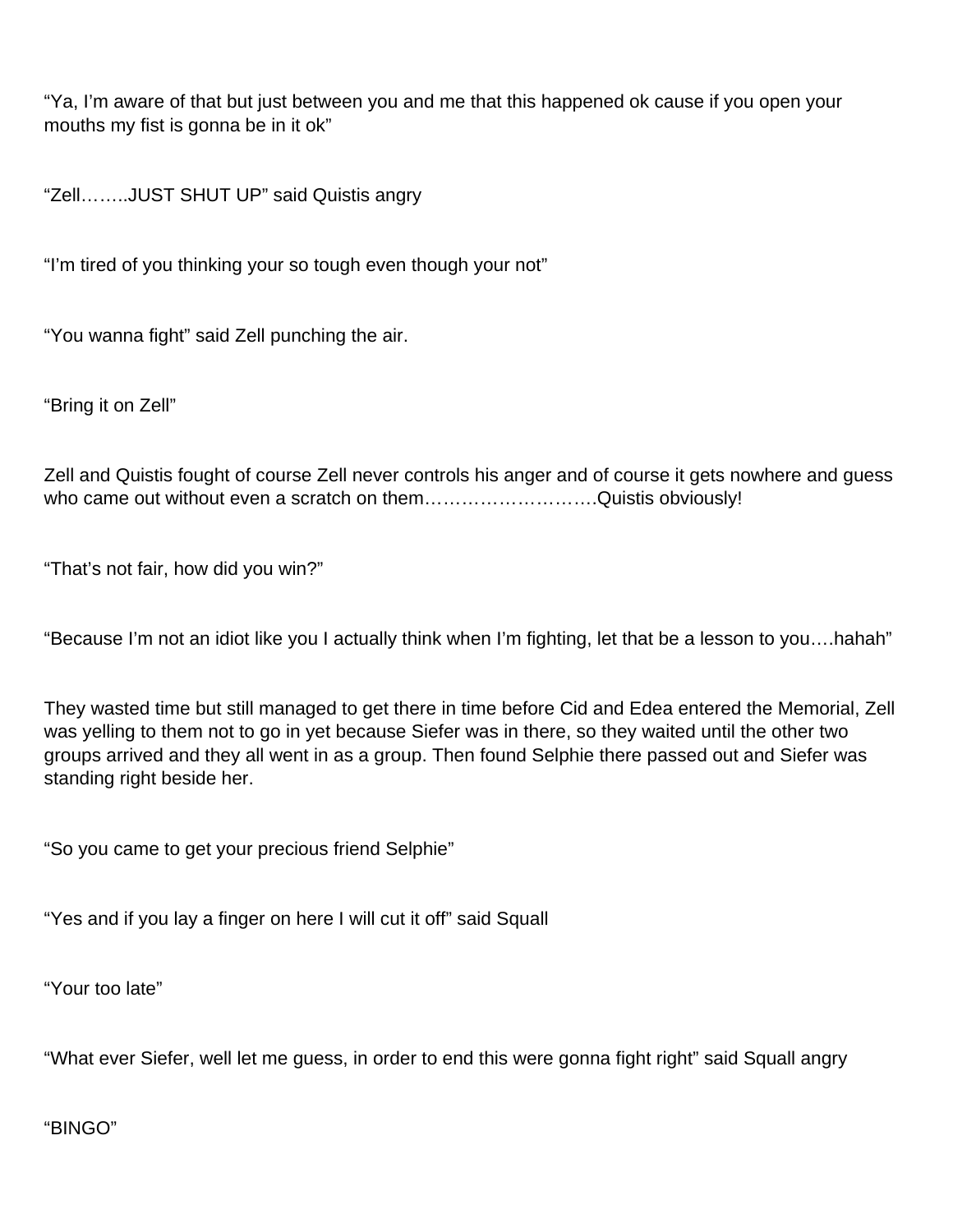"Ok ….. wait" said Zell

"Catch Squall…….It's Greiver"

" SWEET….thanks"

"Ok come on like Greiver gonna beat me…hahaha….NICE TRY"

Just then Selphie woke up and tried to get to Irvine who noticed she was up and going, he was trying to get her without Siefer knowing she was awake, but Siefer noticed and turned around and stabbed her right in the stomach, she fell to the ground bleeding she was holding her hand over her stomach to try and stop the bleeding but it didn't stop, Irvine ran over there and dodged Siefer blade and fell to his knees and grabbed Selphie.

"Told you, you were to late hahahaha"

"YOU…….YOU…….YOU" said Squall tears streaming down his cheeks

Just then he summoned Greiver, Greiver did his attack Gravija and stole a Ultima from Siefer and casted it on Siefer, he fell to his knees and then some Galbadians came and helped him get away the Galbadians were helping Siefer along before he left he said something:

"Next is your girlfriend Squall" and he chuckled like and idiot

Everyone rushed over to Selphie and Irvine, the last words that came out of her mouth were not really clear for the blood was gurgling in her mouth but she managed to say:

"I will always be with, you as long as you believe in me" and with her last dying breath she kissed Irvine

"No……………………….and I was…………….going………..to propose to her too."

"(I wonder what she meant when she said, I will always be with you as long as you believe in me)" thought Squall